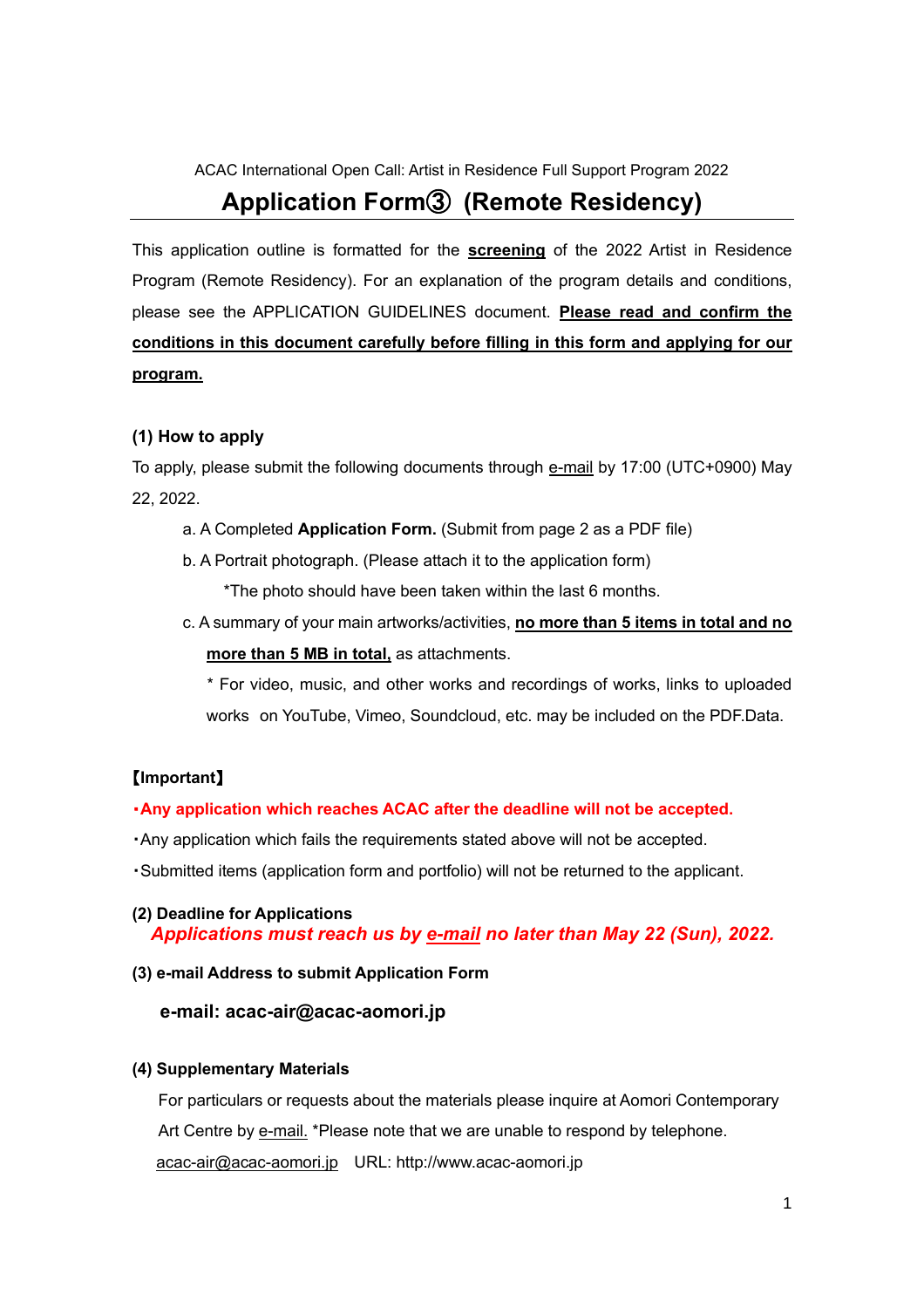# **FORM (1/5)**

# **ACAC International Open Call: Artist in Residence Program 2022: Making Things (REMOTE)**

### **A. Personal Information**

| <b>First Name</b>                                                       | <b>Family Name</b> |                     |                                       |  |
|-------------------------------------------------------------------------|--------------------|---------------------|---------------------------------------|--|
| Name as recorded in passport (if different from above)                  |                    |                     | -Please attach your<br>portrait here. |  |
| Home Address                                                            |                    |                     |                                       |  |
| E-mail:                                                                 |                    |                     |                                       |  |
| Tel:                                                                    |                    |                     |                                       |  |
| Genre or Media of the artwork: (For example; drawing, performance, etc) |                    |                     |                                       |  |
| Date of birth: year/month/day                                           | Age:               | Town/City of birth: |                                       |  |
| Nationality:                                                            |                    |                     |                                       |  |

### **B. Curriculum Vitae and Record of Activities**

### 1. Curriculum Vitae

| Year/Month | Academic background |
|------------|---------------------|
|            |                     |
|            |                     |
|            |                     |
|            |                     |
|            |                     |
|            |                     |
|            |                     |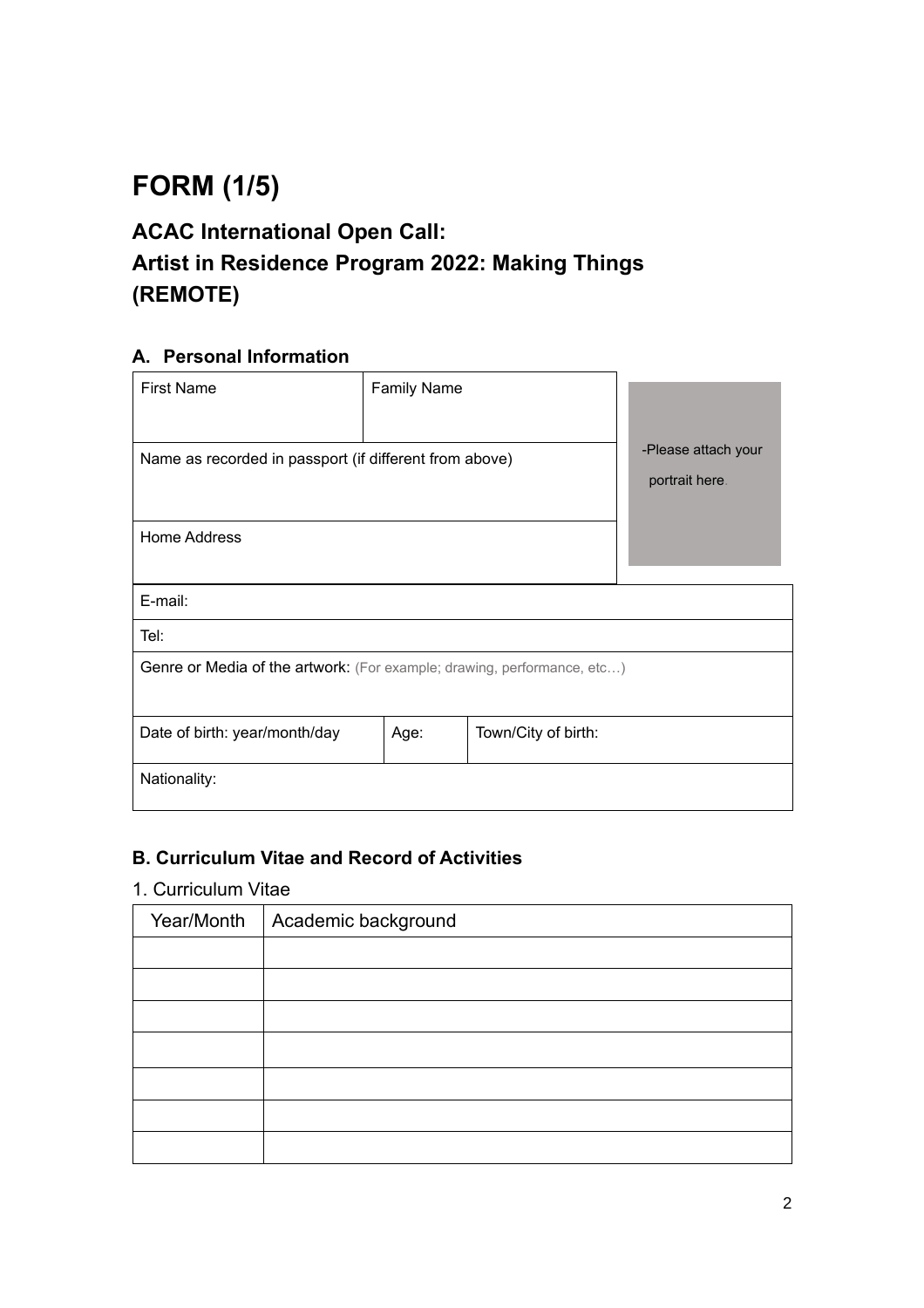# **FORM (2/5)**

### 2. History of Activities(selected)

\* Please write your selected exhibitions or activities. If you would like to attach full version's "History of Activities" that will only be used in the selection process, please do so on a separate sheets.

| Year/Month | History of creative activities, main exhibitions of works, experience of working in residence, etc |
|------------|----------------------------------------------------------------------------------------------------|
|            |                                                                                                    |
|            |                                                                                                    |
|            |                                                                                                    |
|            |                                                                                                    |
|            |                                                                                                    |
|            |                                                                                                    |
|            |                                                                                                    |
|            |                                                                                                    |
|            |                                                                                                    |
|            |                                                                                                    |
|            |                                                                                                    |
|            |                                                                                                    |
|            |                                                                                                    |
|            |                                                                                                    |
|            |                                                                                                    |
|            |                                                                                                    |
|            |                                                                                                    |
|            |                                                                                                    |
|            |                                                                                                    |
|            |                                                                                                    |
|            |                                                                                                    |
|            |                                                                                                    |
|            |                                                                                                    |
|            |                                                                                                    |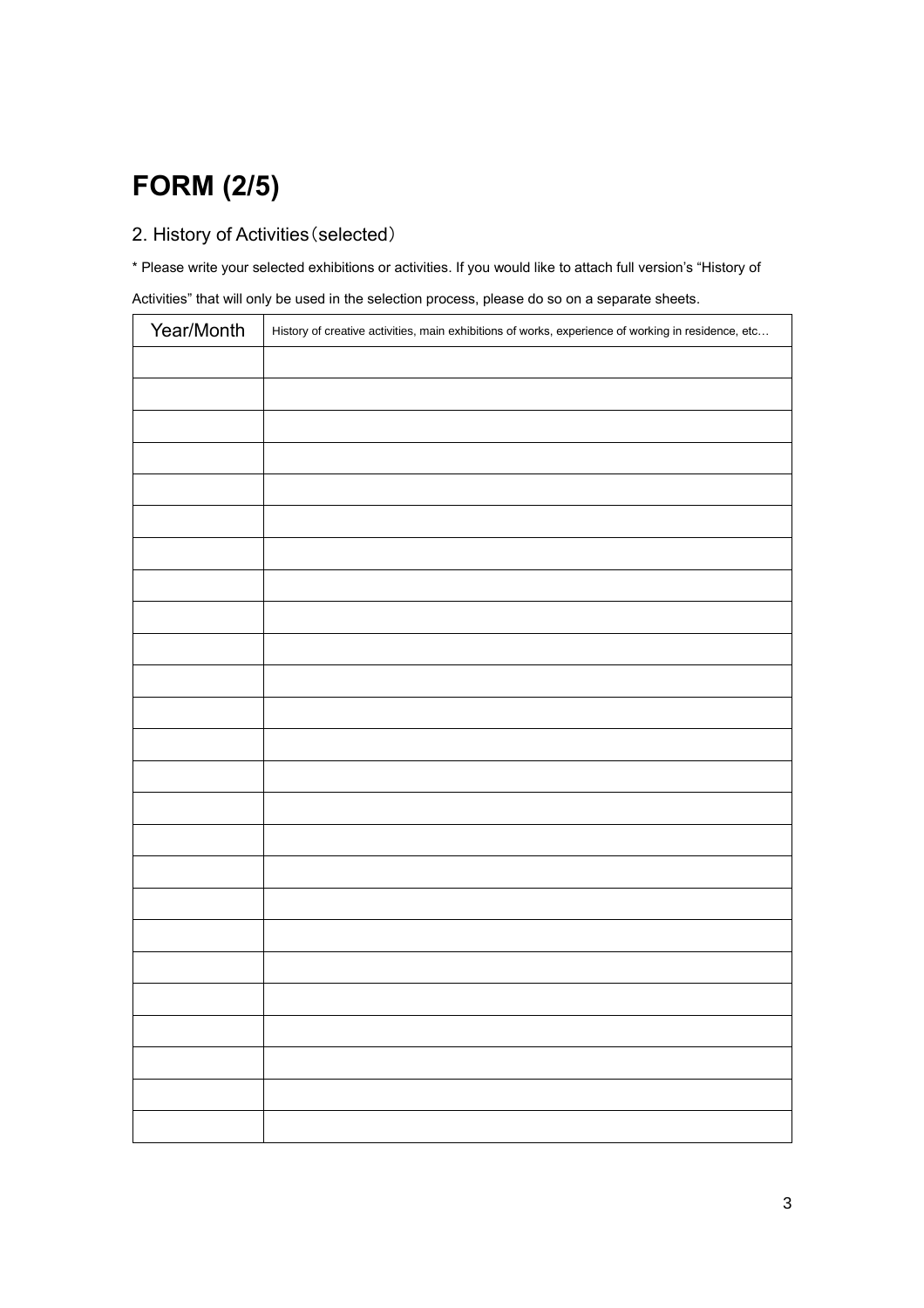# **FORM (3/5)**

## **C. Artist's Statement:**

**Please complete your Artist's Statement.** Photos and illustrations may be attached.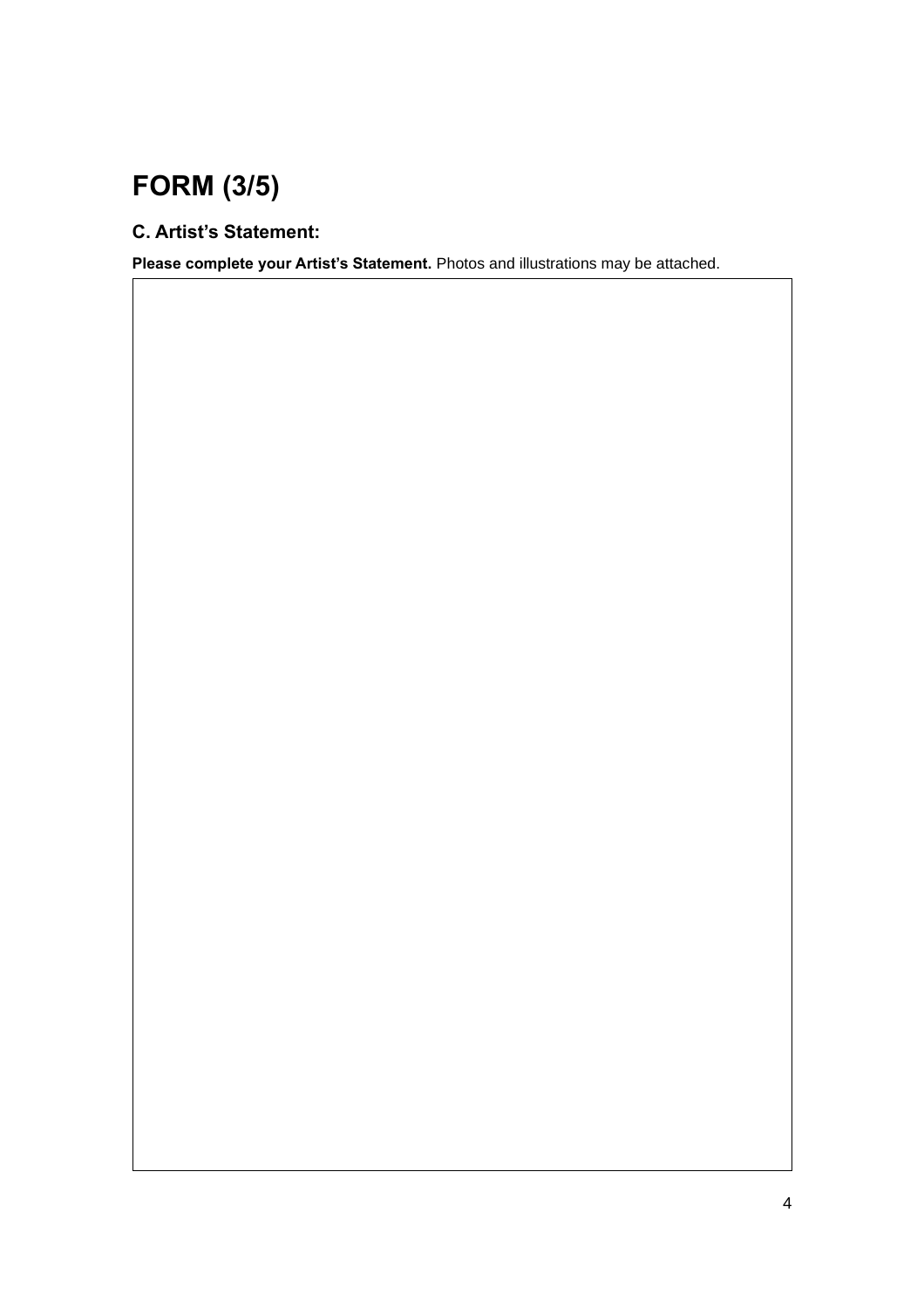# **FORM (4/5)**

### **D. Remote Residence Proposal**

Please describe all planned remote resident production activities. (Multiple plans accepted) (Please also provide an exhibition plan if you would like to hold an exhibition.) Photos and illustrations may be attached.